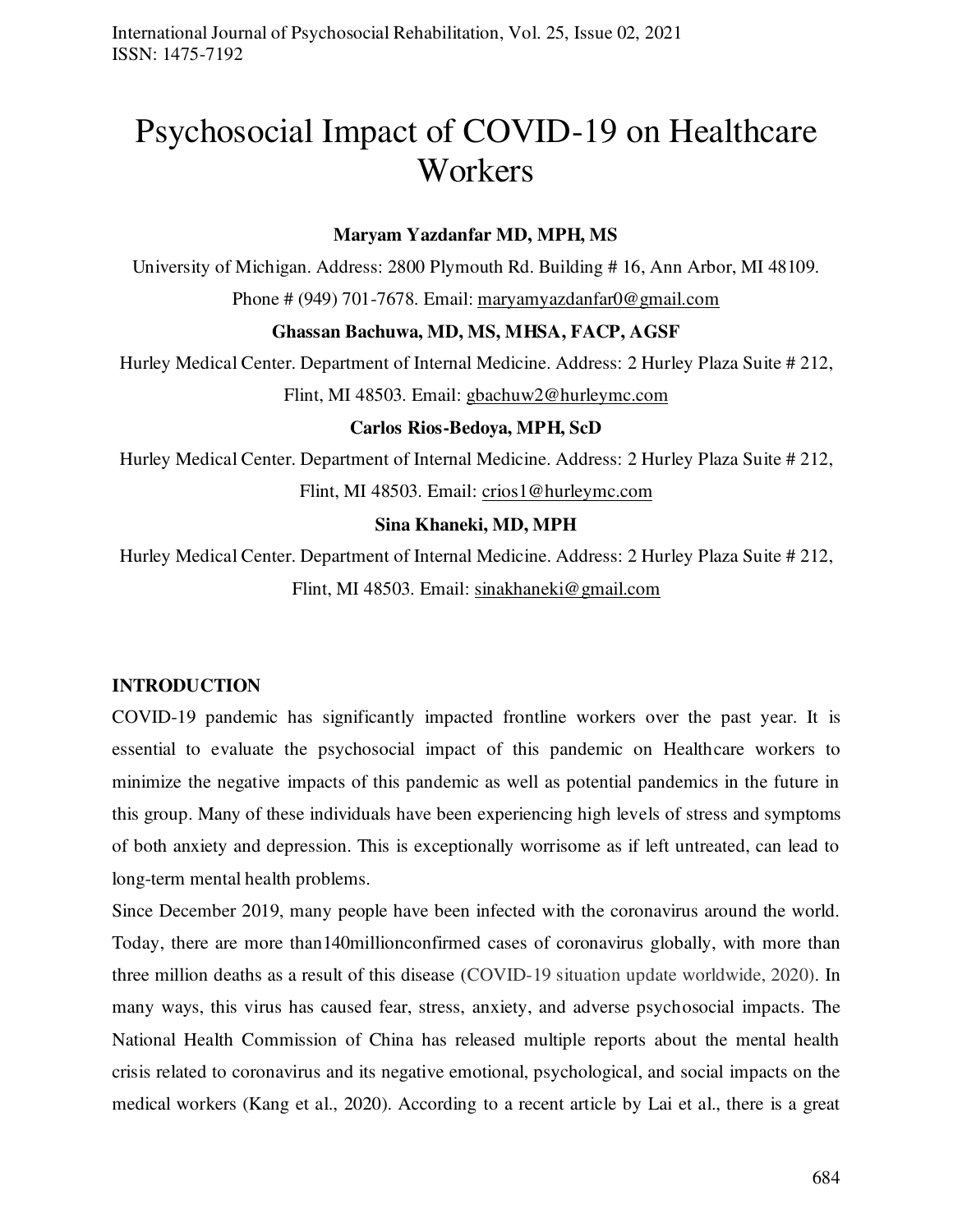#### International Journal of Psychosocial Rehabilitation, Vol. 25, Issue 02, 2021 ISSN: 1475-7192

concern on social and mental pressures on healthcare professionals during an outbreak. Other recent study suggested that compare to the general population, healthcare workers were more likely to experience the burden of depression, mainly because of fear of getting infected and passing it on to their family members and loved ones, lack of personal protective equipment, and working too many hours during the COVID19 pandemic (Krishnamoorthy et al., 2020).Previous reports have shown that in similar events in the past such as sever acute respiratory syndrome(SARS) and Middle East respiratory syndrome (MERS) outbreaks, healthcare professionals experienced a great level of anxiety, fear, mental pressure, and symptoms of depression even after control of the outbreak. Moreover, recent data have shown the most underestimated problem during this pandemic is every day increase of workload on healthcare professionals which can be triggered to developing anxiety and psychiatric disorders (Delgado-Gallegos et al., 2020). In a study by Wang et al., during the initial phase of an outbreak across China, more than half of participants reported as experiencing a moderate to severe psychological impact and with over a third of them showed signs of moderate to severe anxiety.

At this time, the main focus of public health departments and the World Health Organization is on how to prevent the spread of COVID-19 and protect our healthcare workers from exposure. Therefore, further research is necessary to study the pandemic's holistic impacts and look into ways to promote mental wellbeing among healthcare workers. The objective of our study is to evaluate the impact of COVID-19 on healthcare workers at Hurley Medical Center and identify individuals at highest risk to establish preventative interventions to ameliorate the negative impact of similar events on the vulnerable population in the future.

#### **MATERIALS AND METHODS**

In order to investigate the psychosocial impact of COVID-19 pandemic among Healthcare workers at Hurley Medical Center (HMC), we sent out a web-based survey to all HMC employees on July 28, 2020 that remained open until August 30, 2020 with a reminder sent on August 17, 2020. A self-administered online survey was developed via Google Forms where all responses are automatically collected in an Excel spreadsheet for future analysis by using charts and other complex spreadsheet models (Google, 2016). Informed consents were obtained electronically prior to start participating in the survey. All electronic study data were collected and transmitted through protected Hurley email. In order to calculate the scores for depression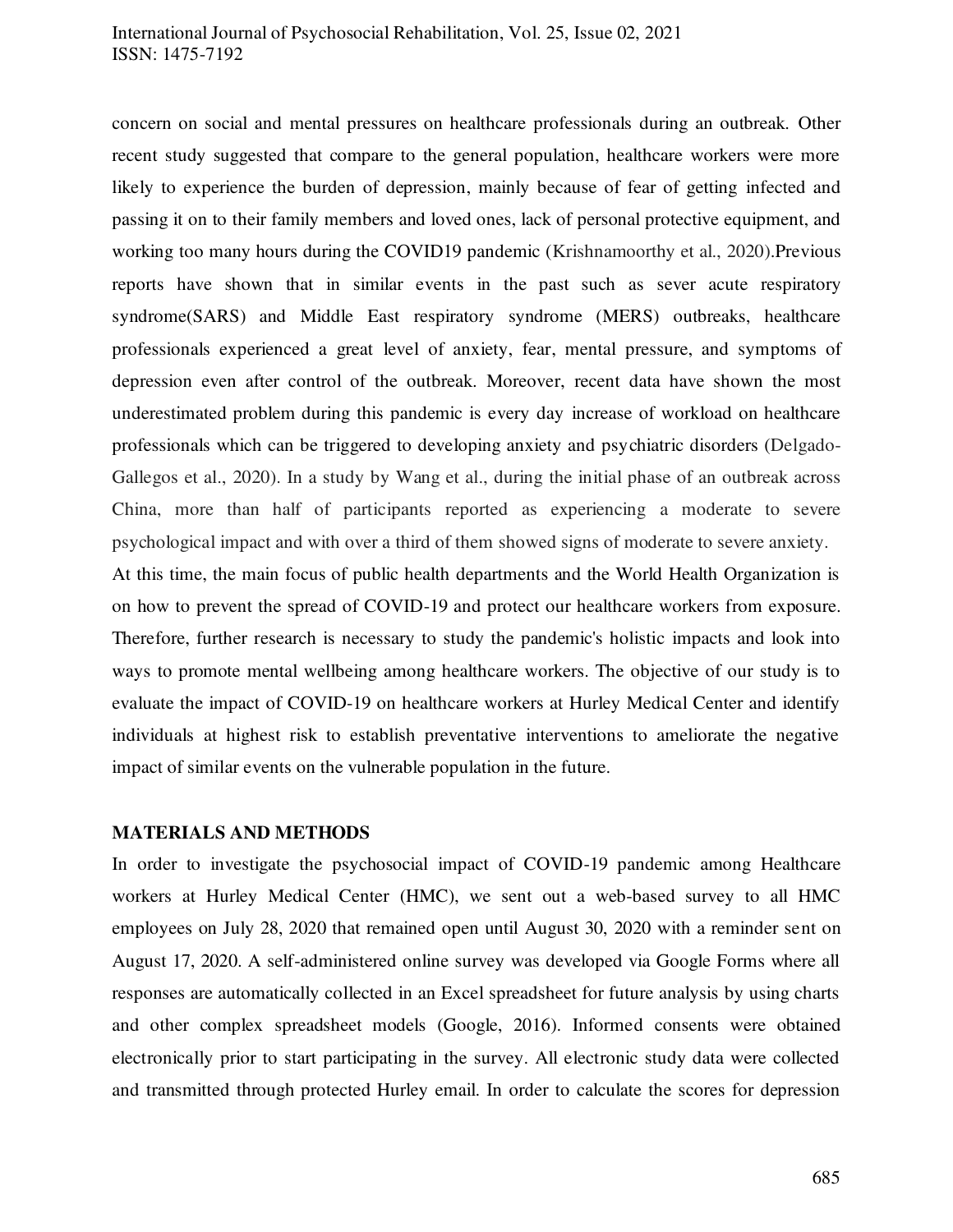and stress, we assigned a unique study number to each participant. The study was deemed exempt from human subjects review by the Hurley Medical Center Institutional Review Board.

The survey instrument consisted of 21 questions (Appendix A) which captured the participant's gender, age, race/ethnicity, departments, and their level of education. Additionally, perceived stress via 4-items scale (PSS-4) which is a validated scale to help measure the participants stress by asking them to share their thoughts and feelings (MacArthur SES & Health Network: Research, 2020), this scale consists of 4 questions with a five-point scale:  $0=$  never,  $1=$  almost never,  $2 =$  sometimes,  $3 =$  fairly often, and  $4 =$  very often). For each participant, if they scored above the average then they would be considered as being stressed. Keep in mind that this is not a diagnostic tool but a brief tool to measure the stress perceptions.

 Depression assessment via Patient Health Questionnaire-2 (PHQ-2) which is not designed to determine the diagnosis of depression nor to monitor its severity. Those individuals who screened positive with PHQ-2 should be further evaluated with Patient Health Questionnaire-9 (PHQ-9) and other validated mental health screening tools (Instrument: Patient Health Questionnaire-2 (PHQ-2), 2020). In addition, family, spiritual, financial, and physical activity levels were also included in our questionnaire. Family, physical, and spiritual impacts were captured with a Likert scale on a continuum from strongly agree to strongly disagree. Both of our outcomes, the likelihood of depression and stress were treated as a dichotomous variable, with "Yes" defined as likelihood of having depression or stress and "No" as not being depressed nor experiencing stress.

#### **STATISTICAL ANALYSIS**

Frequency distributions were performed to describe the characteristics of the healthcare workers (Table 1). Multivariable logistic regression analysis was performed in order to identify the potential risk factors for stress and likelihood of depression among healthcare workers. The pvalue (two-tailed test) of 0.05 was used as the threshold for statistical significance. All statistical analyses were performed by using Stata version 15.1 (StataCorp) and Statistical Analysis Software (SAS 9.4). All data with missing information were categorized to an unknown category for our study analysis.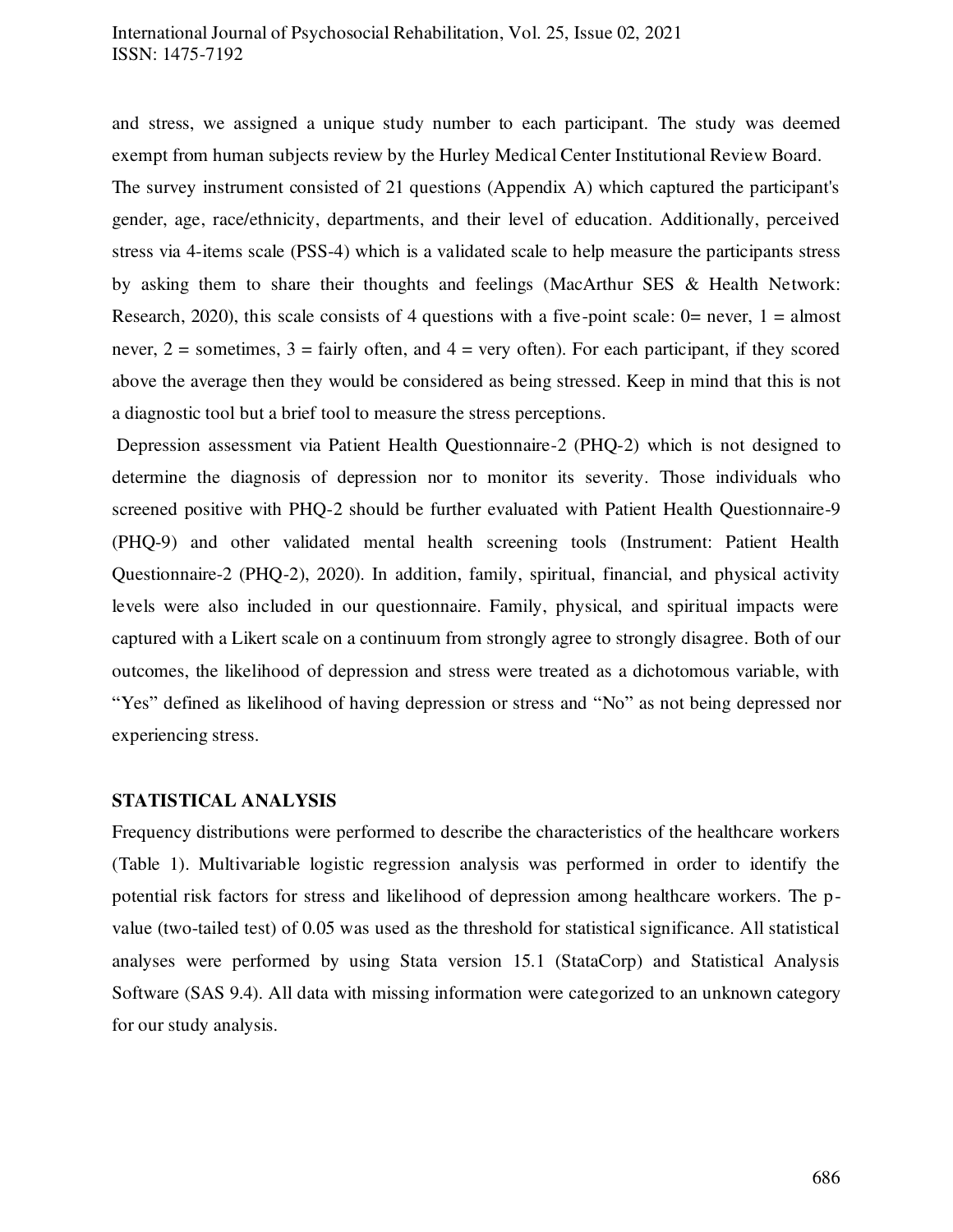#### **RESULT**

In total, 390 respondents completed the online survey. The vast majority of these individuals were women (78.7%), worked in clinical settings (64.4%) while 130 (33.3%) were Nurses. Over three-fourths (76.9%) of the respondents were white, followed by 12.8 percent of the respondents who indicated they were African American/Black. Additionally, 72.6% were under 55 years of age; the mean average age of the sample was 43.7, followed by the median of 43.5, and standard deviation of 12.3. Participants' level of education ranged from High school graduate to a Ph.D., or Medical degree. Of these, 30.3% completed their bachelor's degree, followed by an Associate degree (26.7%), some college education (13.6%), Master's degree (10.8%), Ph.D., or Medical degree (9.7%), some postgraduate (4.9%), High school graduates (2.6%), and other advanced degree beyond a master's degree (1.5%).

 For the outcome of likelihood of depression, the multivariable logistic regression model suggested that healthcare workers who provided direct care to patients with COVID-19 were associated with a higher risk of screening for depression however a more comprehensive evaluation for depression is needed to confirm the diagnosis ( $aOR = 1.7$ ; *p-value* = 0.030, 95% CI [1.06, 2.86]). Also, individuals who had a significant decrease in their level of physical activities ("strongly agreed") had greater odds of screening positive for depression ( $aOR = 1.9$ ;  $p-value = 0.03$ , 95% CI [1.08, 3.25]) in comparison to individuals who "disagree", "strongly disagree", and "neither agree nor disagree"(Table 2).

For the outcome of stress, the multivariable logistic regression model indicated that Individuals were more likely to experience stress if their family members were negatively impacted by COVID-19 outbreaks (aOR = 3.4; *p-value* < 0.001, 95% CI [1.77, 6.47]). Also, those who reported that their level of physical activities had significantly declined since the COVID-19 pandemic were more likely to be stressed in comparison to those who "disagree", "strongly disagree", and "neither agree nor disagree", (aOR = 2.3;*p-value* = 0.010, 95% CI [1.22, 4.19]).Lastly, healthcare workers who neither agree nor disagree that their spiritual or religious rituals have been disrupted due to COVID-19 pandemic were more likely to be stressed with aOR of 2.1,95% CI [1.07, 3.97], and *p-value* of 0.032 compared to those who agreed or disagreed that COVID-19 had a negative effects on their religious rituals(Table 3).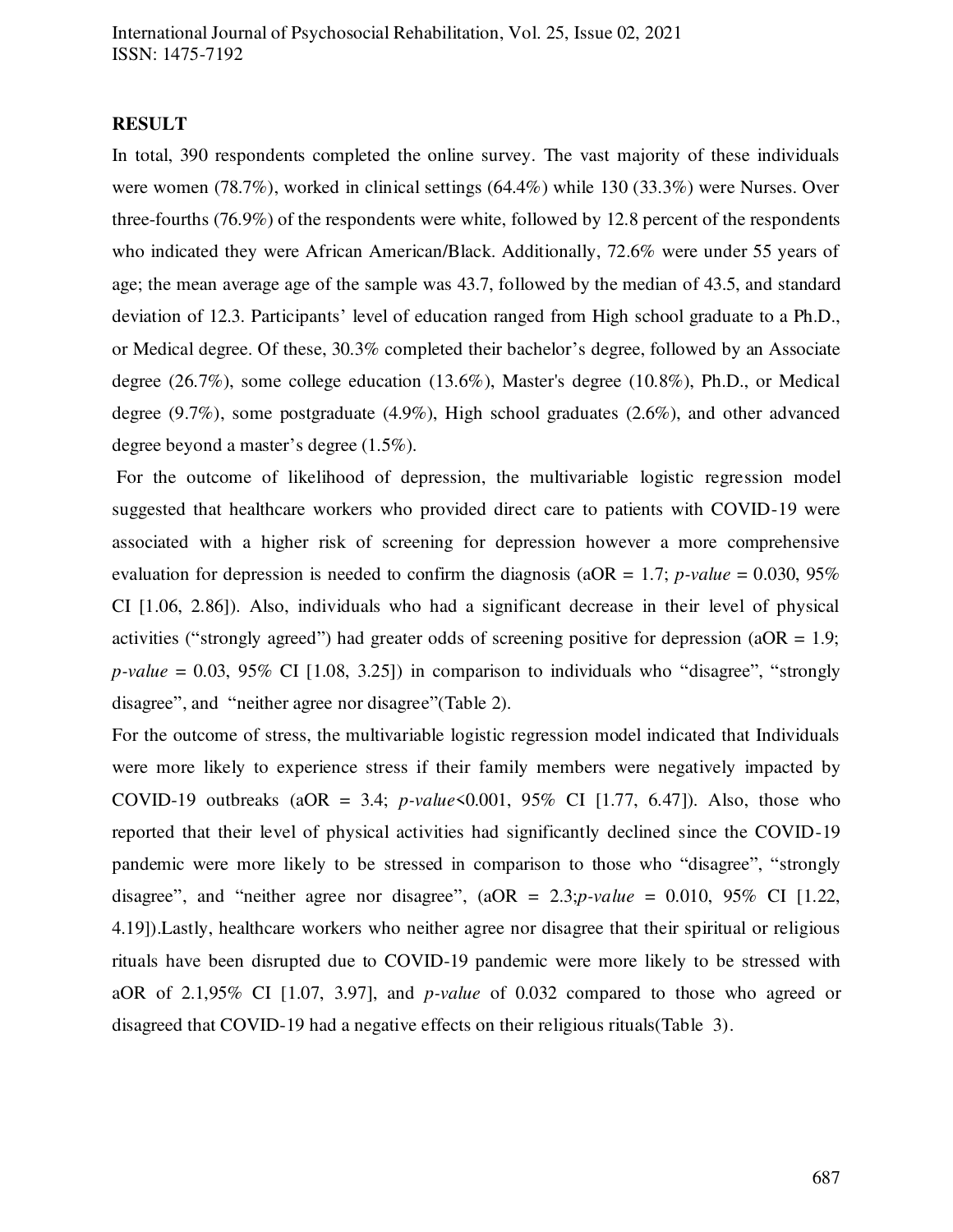#### **DISCUSSION**

Studies have shown that a pandemic can lead to unpredictable levels of stress, physical exhaustion, and mental distress among healthcare workers (Cooch, 2020). For example, during the SARS outbreak, many healthcare workers were struggling with anxiety and burnout caused by uncertainty, fear of the unknown, and higher workload which in many cases was replaced with depression and mental health issues after the infection was under control (Giusti et al., 2020).

Our study suggested that specific groups of individuals might be more vulnerable to experience stress or have greater odds of screening positive for depression during or even after the pandemic is over, therefore appropriate psychosocial techniques and interventions such as: Providing social supports to their families and loved ones, minimizing negative thoughts, ensuring where and how the staff can access supportive and mental health services, will help preserve and improve their psychosocial health issues since they require special attention during these unprecedented times (Emotional Well-Being and Coping During COVID-19, 2020).One interesting finding of this study was that those individuals who reported that their level of physical activities had declined significantly since the COVID-19 pandemic had greater odds of screening positive for depression and being stressed during or even sometimes after a pandemic. Previous studies have shown that regular physical activity for at least 1 hour per week will have a protective factor against future depression, it may be effective to promote and incorporate more influential methods to increase the level of physical activity among healthcare workers (Harvey et al., 2018).

Our findings are corroborated by other studies showing the rise of mental and social problems among healthcare workers due to a pandemic. A study by Que et al. demonstrated that healthcare workers; especially those who participated in front-line work, were at increased risk of having depression, anxiety, insomnia, and fear during the COVID-19 pandemic. Therefore, broader dissemination of guidelines regarding psychosocial interventions and support for short-term psychological management during its early stages is essential, if these measures are not planned in a timely manner then there will be a possibility of a new surge in patients struggling with psychological health problems (Natasha et al., 2020).

Our study had some limitations. First limitation is that our sample was collected from a single center which will result in a smaller sample size and may not represent the general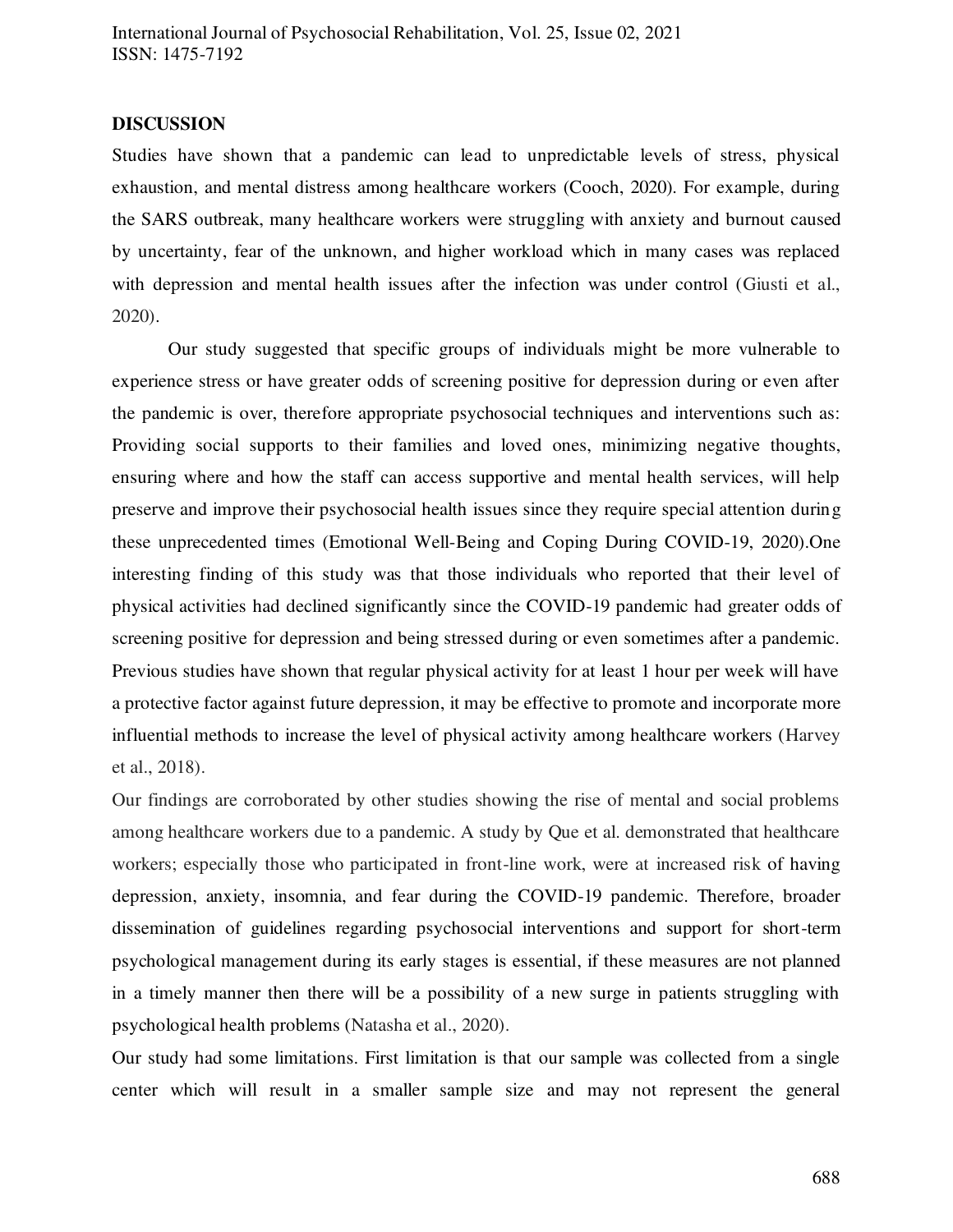population.Due to the busy schedule of our healthcare workers and limited availability of their time, this survey was focused on the essential questions, and it was not comprehensive enough to capture all psychological and social impacts of COVID-19 on their lives.

One of the disadvantages of self-reporting surveys is that the participants might not remember the event or answer truthfully in order to represent themselves in a way that is socially accepted which may lead to a response bias (Self-report study, 2020, June 14).For better examining the psychosocial impacts of COVID-19 on healthcare workers a larger sample size would be more desirable and generally will lead to increased precision of this type of study, however determining the ideal sample size could be tricky and is not a straightforward task when it comes to survey study design.

#### **CONCLUSION**

A study by Zerbini et al. demonstrated an increase in risk of psychological burden and strain in healthcare workers especially the ones who had direct contact with COVID-19 patients; based on their findings this was mainly caused by higher workload and longer time in close contact with COVID-19 patients.Our study indicated a significant impact of COVID-19 on healthcare workers which might be related to many challenges facing in health policy and healthcare systems during a crisis like this. Therefore, its essential to provide psychosocial support to healthcare workers not just during an outbreak but more so in the months and years after the outbreak is under control. The goal is to identify individuals at risk to establish evidence-based preventative interventions, treatment tools, and mitigate or at least minimize the negative psychosocial impact of the novel coronavirus. In addition, at the time of crisis it is necessary to prioritize and monitor both mental health and psychosocial well-being of healthcare workers.

By increasing the knowledge and training of healthcare workers as well as implementing infection control and prevention measures and ensuring a safe and healthy workplace can significantly contribute to the enhancement of mental, physical, and social health being of healthcare workers which can lead to productivity and efficiency (Temsah et al, 2020).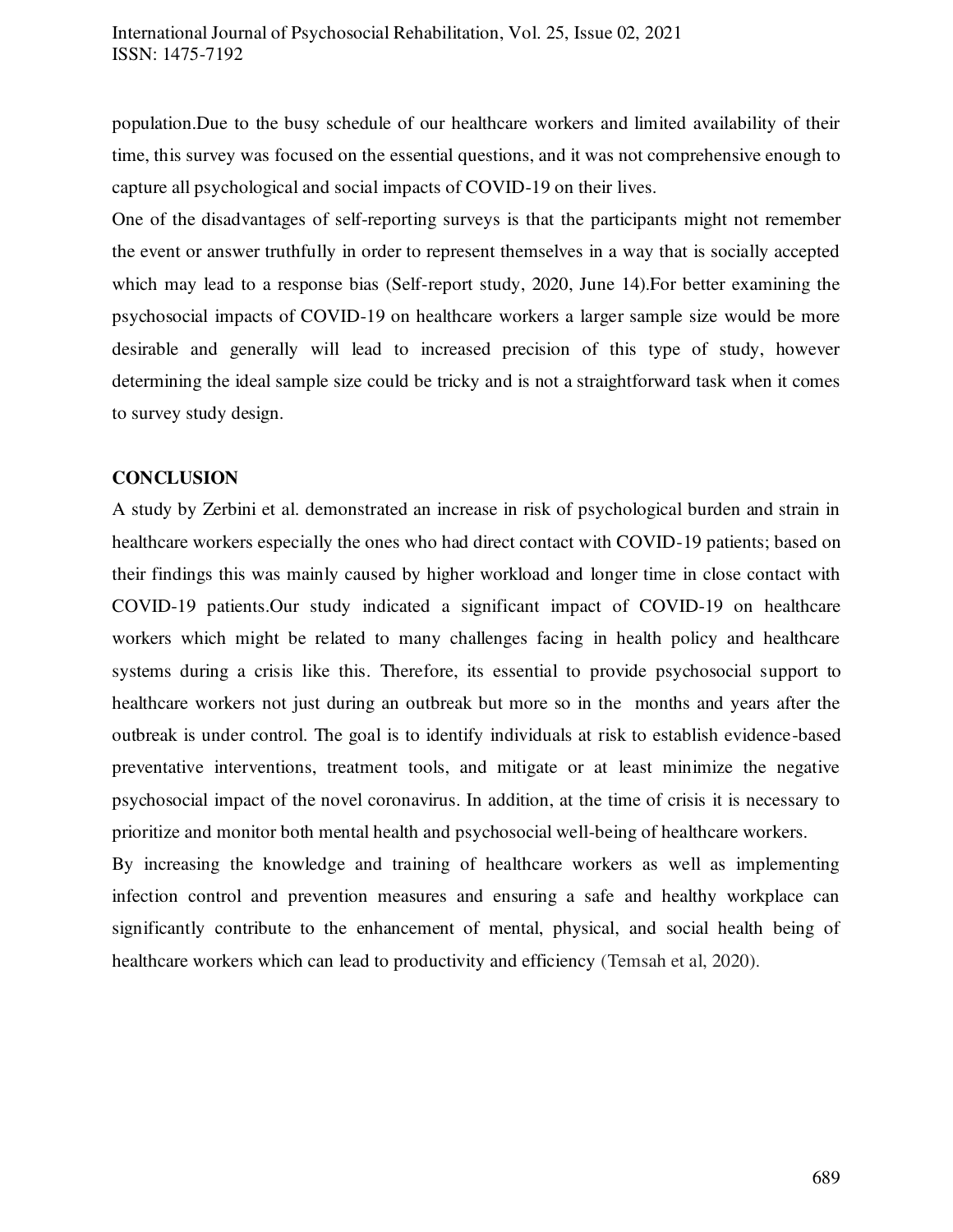### **REFERENCES**

COVID-19 situation updates worldwide, as of 16November 2020. (2020, April22). Retrieved from:<https://www.ecdc.europa.eu/en/geographical-distribution-2019-ncov-cases>

Kang, L., Li, Y., Hu, S., Chen, M., Yang, C., Yang, B. X., ... & Chen, J. (2020). The mental health of medical workers in Wuhan, China dealing with the 2019 novel coronavirus. The Lancet Psychiatry, 7(3), e14.

Lai, J., Ma, S., Wang, Y., Cai, Z., Hu, J., Wei, N., ... & Tan, H. (2020). Factors associated with mental health outcomes among health care workers exposed to coronavirus disease in 2019. JAMA network open, 3(3), e203976-e203976.

MacArthur SES & Health Network: Research. (n.d.). Retrieved October 17, 2020, from https://macses.ucsf.edu/research/psychosocial/pss4.php

Instrument: Patient Health Questionnaire-2 (PHQ-2). (n.d.). Retrieved October 18, 2020, from<https://cde.drugabuse.gov/instrument/fc216f70-be8e-ac44-e040-bb89ad433387>

Google. (2016). Create meaningful documents with Google Docs.Retrieved from: <https://www.google.com/docs/about/>

Self-report study. (2020, June 14). Retrieved October 18, 2020, fro[mhttps://en.wikipedia.org/wiki/Self-report\\_study](https://en.wikipedia.org/wiki/Self-report_study)

Written by. (Cooch, N.). COVID-19: Impact on Frontline Workers' Mental Health. Retrieved October 18, 2020, from [https://www.practiceupdate.com/content/covid-19](https://www.practiceupdate.com/content/covid-19-impact-on-frontline-workers-mental-health/100259) [impact-on-frontline-workers-mental-health/100259](https://www.practiceupdate.com/content/covid-19-impact-on-frontline-workers-mental-health/100259)

Giusti, E. M., Pedroli, E., D'Aniello, G. E., Badiale, C. S., Pietrabissa, G., Manna, C., ... & Molinari, E. (2020). The psychological impact of the COVID-19 outbreak on health professionals: a cross-sectional study. *Frontiers in Psychology*, *11*.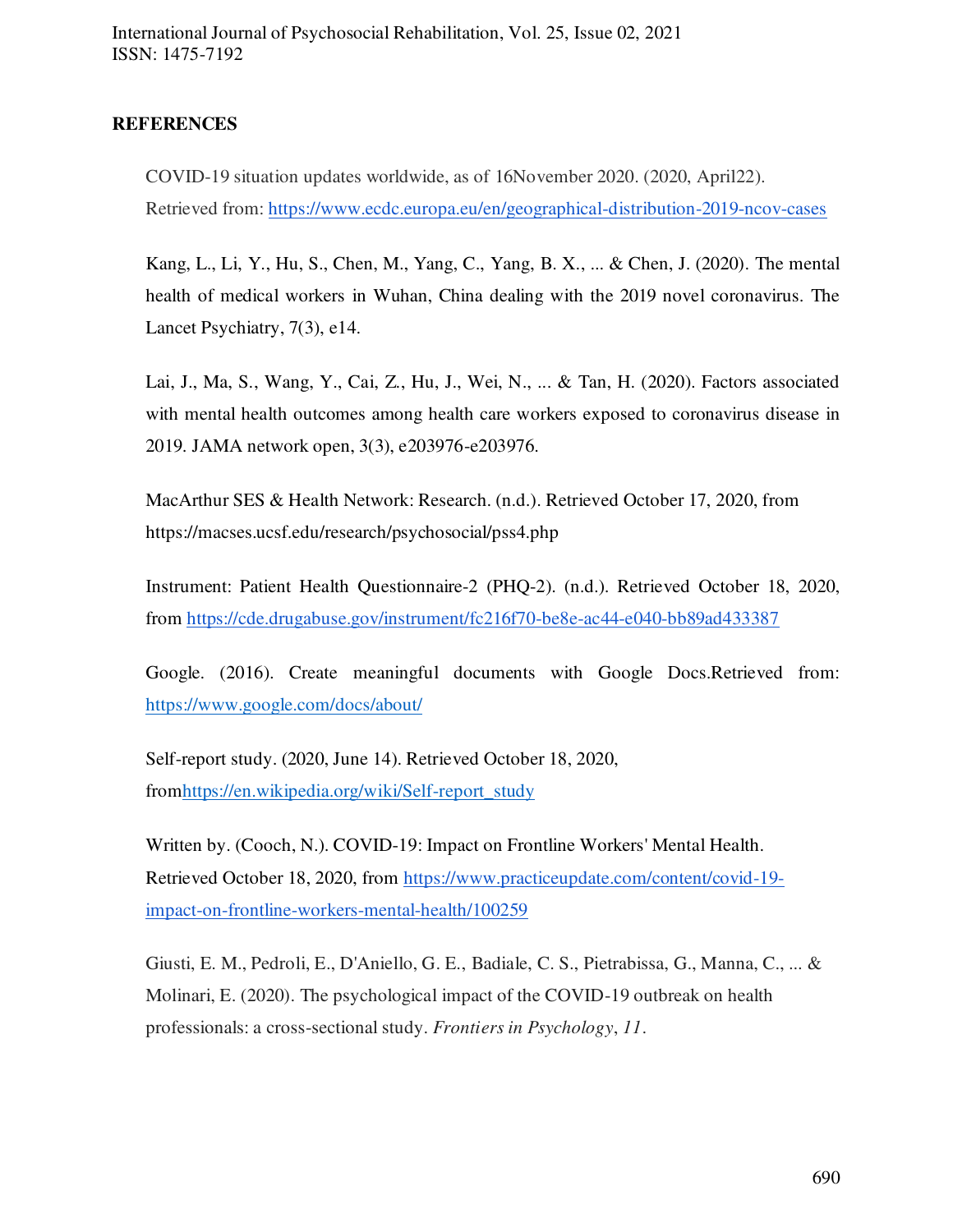Emotional Well-Being and Coping During COVID-19. (2020, October 16). Retrieved October 18,2020, from<https://psych.ucsf.edu/copingresources/covid19>

Harvey, S. B., Øverland, S., Hatch, S. L., Wessely, S., Mykletun, A., & Hotopf, M. (2018). Exercise and the prevention of depression: results of the HUNT cohort study. *American Journal of Psychiatry*, *175*(1), 28-36.

Que, J., Le Shi, J. D., Liu, J., Zhang, L., Wu, S., Gong, Y., ... & Ran, M. (2020). Psychological impact of the COVID-19 pandemic on healthcare workers: a cross-sectional study in China. *General psychiatry*, *33*(3).

Natasha, S., Mansoor, A. D., & Junaid, R. (2020). Physical and mental health impacts of COVID-19 on healthcare workers: a scoping review. *International Journal of Emergency Medicine (Online)*, *13*(1).

Temsah, M. H., Al-Sohime, F., Alamro, N., Al-Eyadhy, A., Al-Hasan, K., Jamal, A., ... & Al-Subaie, S. (2020). The psychological impact of COVID-19 pandemic on health care workers in a MERS-CoV endemic country. *Journal of Infection and Public Health*.

Krishnamoorthy, Y., Nagarajan, R., Saya, G. K., & Menon, V. (2020). Prevalence of psychological morbidities among general population, healthcare workers and COVID-19 patients amidst the COVID-19 pandemic: A systematic review and metaanalysis. *Psychiatry research*, *293*, 113382.

Zerbini, G., Ebigbo, A., Reicherts, P., Kunz, M., & Messman, H. (2020). Psychosocial burden of healthcare professionals in times of COVID-19–a survey conducted at the University Hospital Augsburg. *GMS German Medical Science*, *18*.

Delgado-Gallegos, J. L., Montemayor-Garza, R. D. J., Padilla-Rivas, G. R., Franco-Villareal, H., & Islas, J. F. (2020). Prevalence of Stress in Healthcare Professionals during the COVID-19 Pandemic in Northeast Mexico: A Remote, Fast Survey Evaluation, Using an Adapted COVID-19 Stress Scales. *International journal of environmental research and public health*, *17*(20), 7624.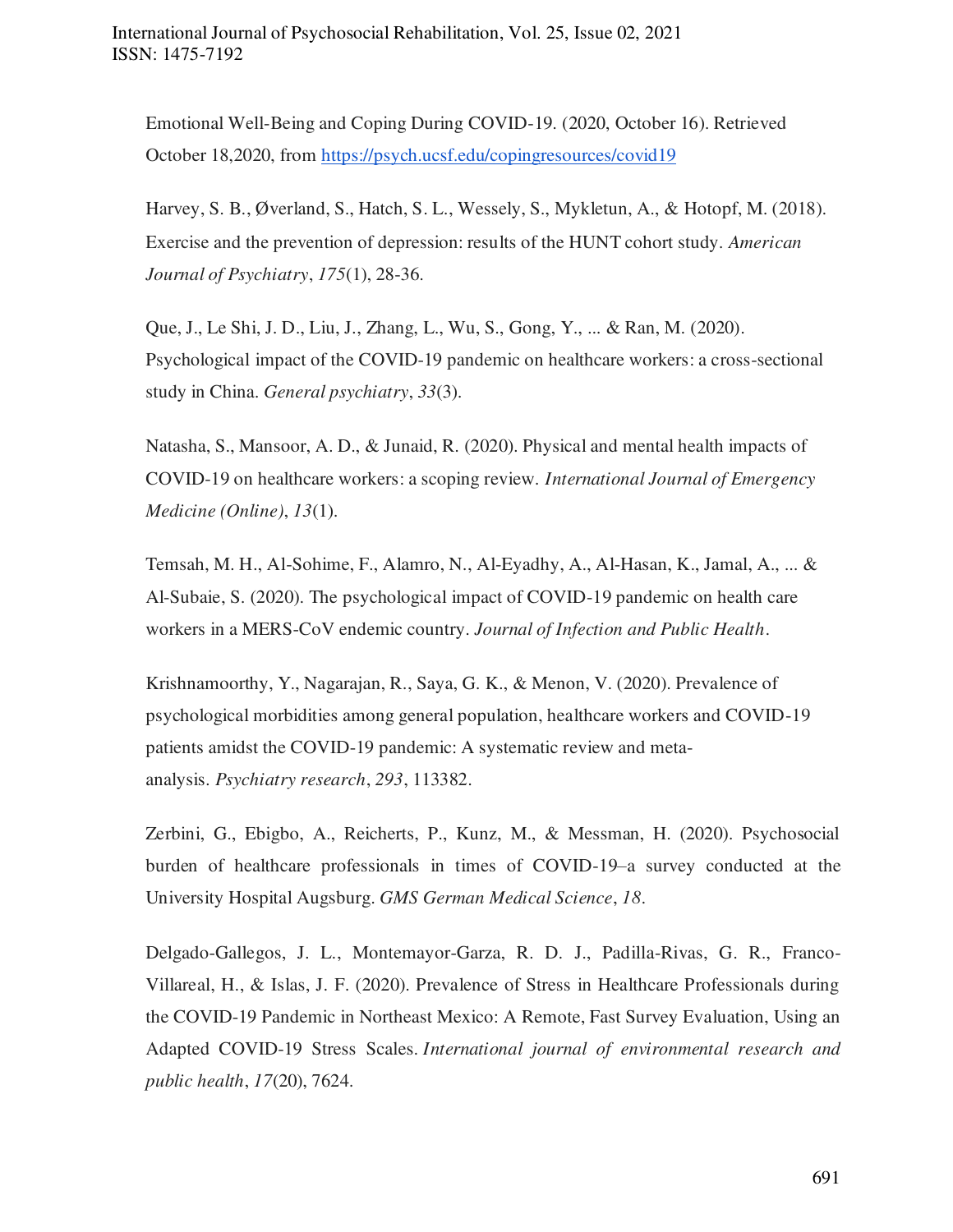Wang, C., Pan, R., Wan, X., Tan, Y., Xu, L., Ho, C. S., & Ho, R. C. (2020). Immediate psychological responses and associated factors during the initial stage of the 2019 coronavirus disease (COVID-19) epidemic among the general population in China. *International journal of environmental research and public health*, *17*(5), 1729.

| Appendix A. |                                                              |
|-------------|--------------------------------------------------------------|
| 1)          | What is your role in patients care?                          |
|             | <b>Nurse</b>                                                 |
|             | Social worker                                                |
|             | Physician Assistant                                          |
|             | Physician                                                    |
|             | Residents                                                    |
|             | Other (specify):                                             |
|             |                                                              |
| 2)          | Have you provided direct care to COVID-19 patients?          |
|             | Yes                                                          |
|             | No (Skip to Question 4)                                      |
|             |                                                              |
| 3)          | Please indicate the duration of direct care.                 |
|             | Only a few hours                                             |
|             | $1-14$ days                                                  |
|             | 15-29 days                                                   |
|             | 1 month                                                      |
|             | More than 1 month                                            |
|             |                                                              |
| 4)          | Are you concerned that you may have contracted the COVID-19? |
|             | Yes                                                          |
|             | $\rm No$                                                     |
|             |                                                              |
| 5)          | Which department are you working in?                         |
|             | Medical-Surgical Unit                                        |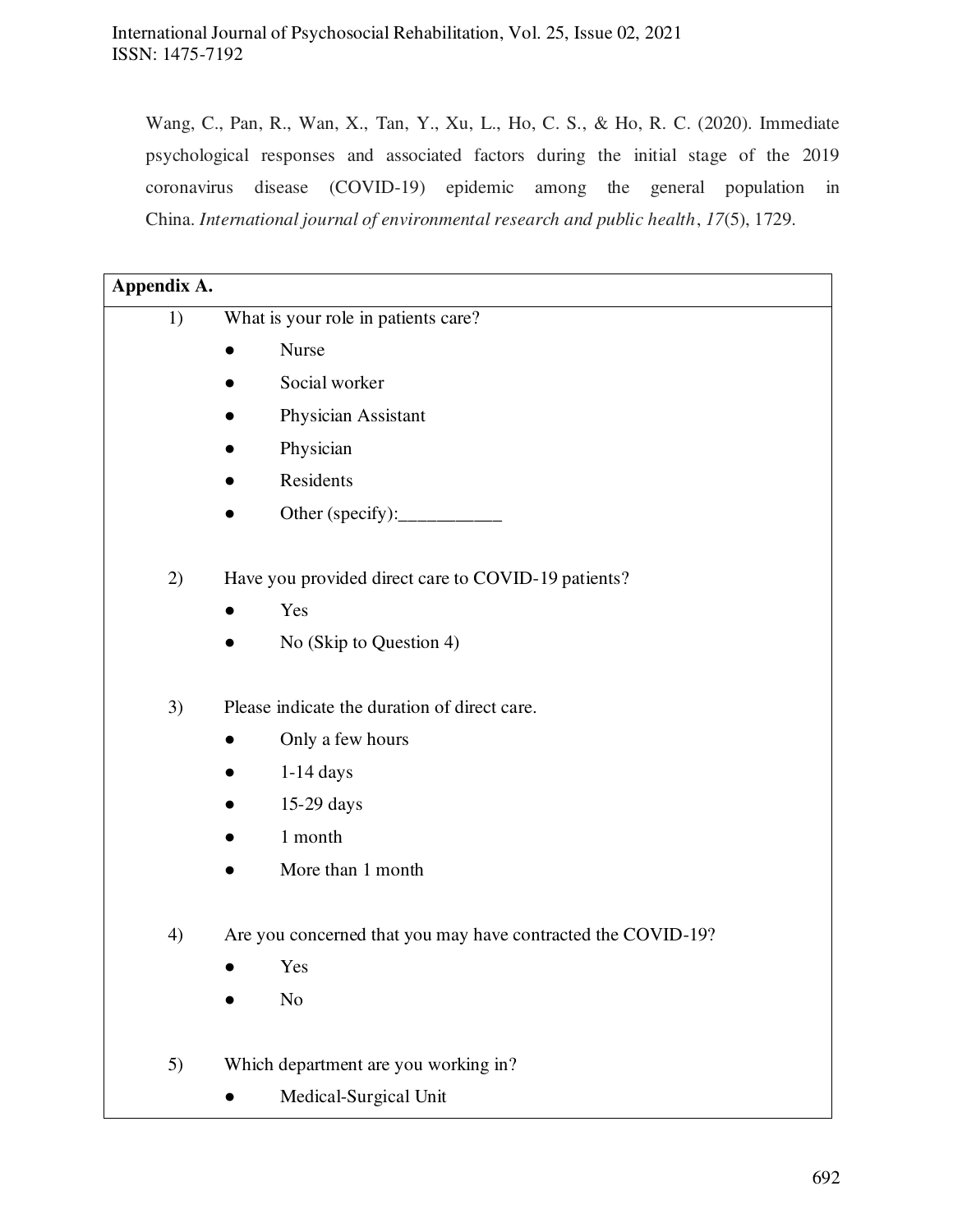|    | Critical Care Unit                                    |
|----|-------------------------------------------------------|
|    | Stepdown Unit                                         |
|    | <b>OBGYN</b>                                          |
|    | Pediatrics                                            |
|    | None-Patient Care Area                                |
|    | Other (specify): $\_\_\_\_\_\_\_\_\_\_\_\_\_\_\_\_\_$ |
| 6) | How would you describe your gender?                   |
|    | Female                                                |
|    | Male                                                  |
|    | Prefer Not to Answer                                  |
| 7) | Please specify your race/ethnicity:                   |
|    | White                                                 |
|    | <b>Black or African-American</b>                      |
|    | Non-white Hispanic                                    |
|    | American Indian or Alaskan Native                     |
|    | Asian                                                 |
|    | Native Hawaiian or other Pacific islander             |
|    | From multiple races                                   |
|    |                                                       |
| 8) | (Years)                                               |
| 9) | What is your current completed education level?       |
|    | High school graduate                                  |
|    | Some college                                          |
|    | Associate degree                                      |
|    | Bachelor's degree                                     |
|    | Some postgraduate                                     |
|    | Master's degree                                       |
|    |                                                       |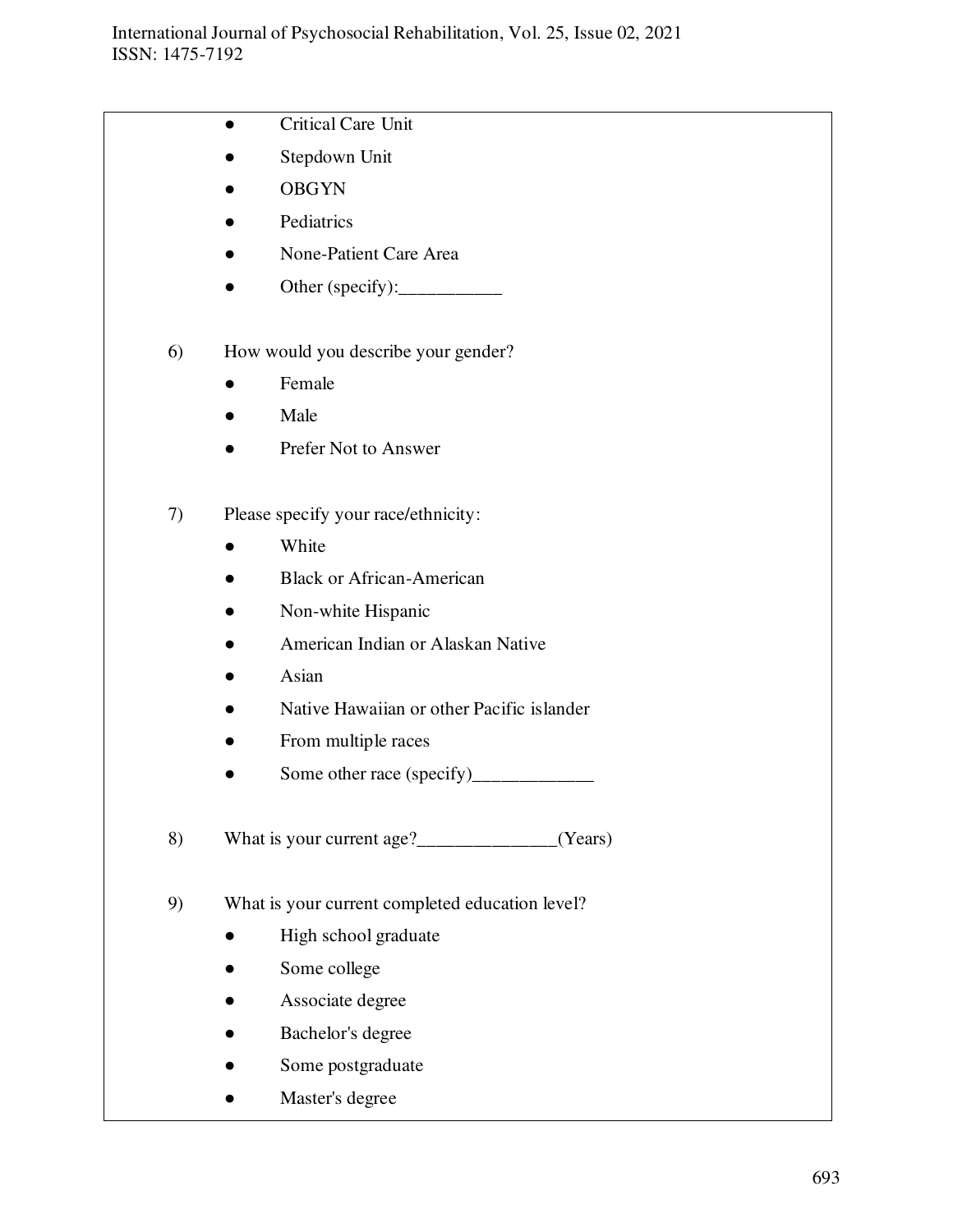- Ph.D., or Medical degree
- Other advanced degree beyond a master's degree

## **Perceived Stress**

- 10) In the last month, how often have you felt that you were unable to control the important things in your life?
	- **Never**
	- **Almost Never**
	- Sometimes
	- Fairly Often
	- Very Often

11) In the last month, how often have you felt confident about your ability to handle your personal problems?

- Never
- Almost Never
- Sometimes
- Fairly Often
- Very Often
- 12) In the last month, how often have you felt that things were going your way?
	- Never
	- Almost Never
	- Sometimes
	- Fairly Often
	- Very Often

13) In the last month, how often have you felt difficulties were piling up so high that you could not overcome them?

• Never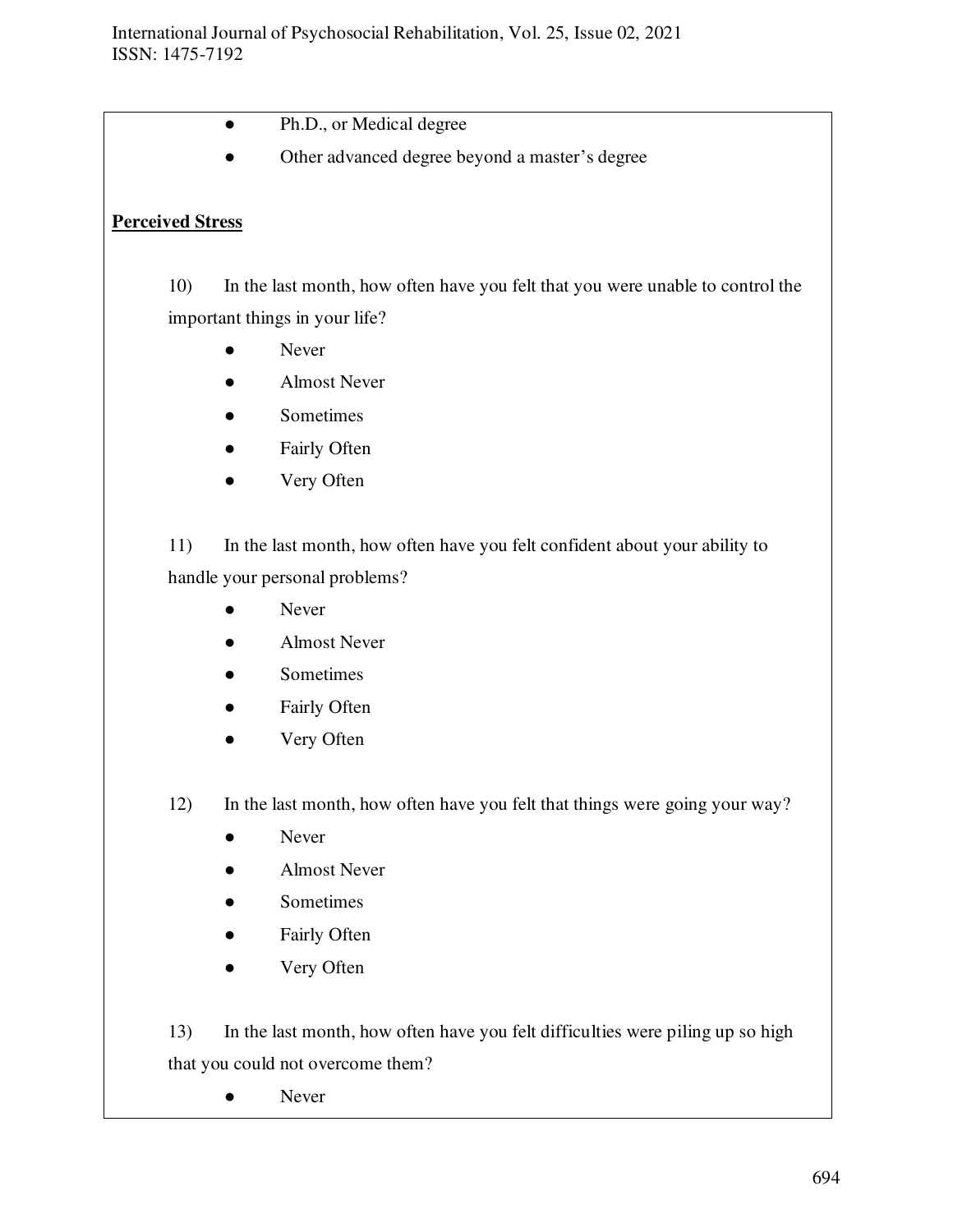- Almost Never
- Sometimes
- Fairly Often
- Very Often

## **Depression Assessment**

Over the last 2 weeks, how often have you been bothered by the following problems?

- 14) Little interest or pleasure in doing things:
	- Never
	- Almost Never
	- Sometimes
	- Fairly Often
	- Very Often
- 15) Feeling down, depressed or hopeless
	- Never
	- Almost Never
	- Sometimes
	- Fairly Often
	- Very Often

## Family Impact

- 16) The COVID-19 outbreak had a negative impact on my family.
	- Strongly disagree
	- Disagree
	- Neither agree nor disagree
	- **Agree**
	- Strongly agree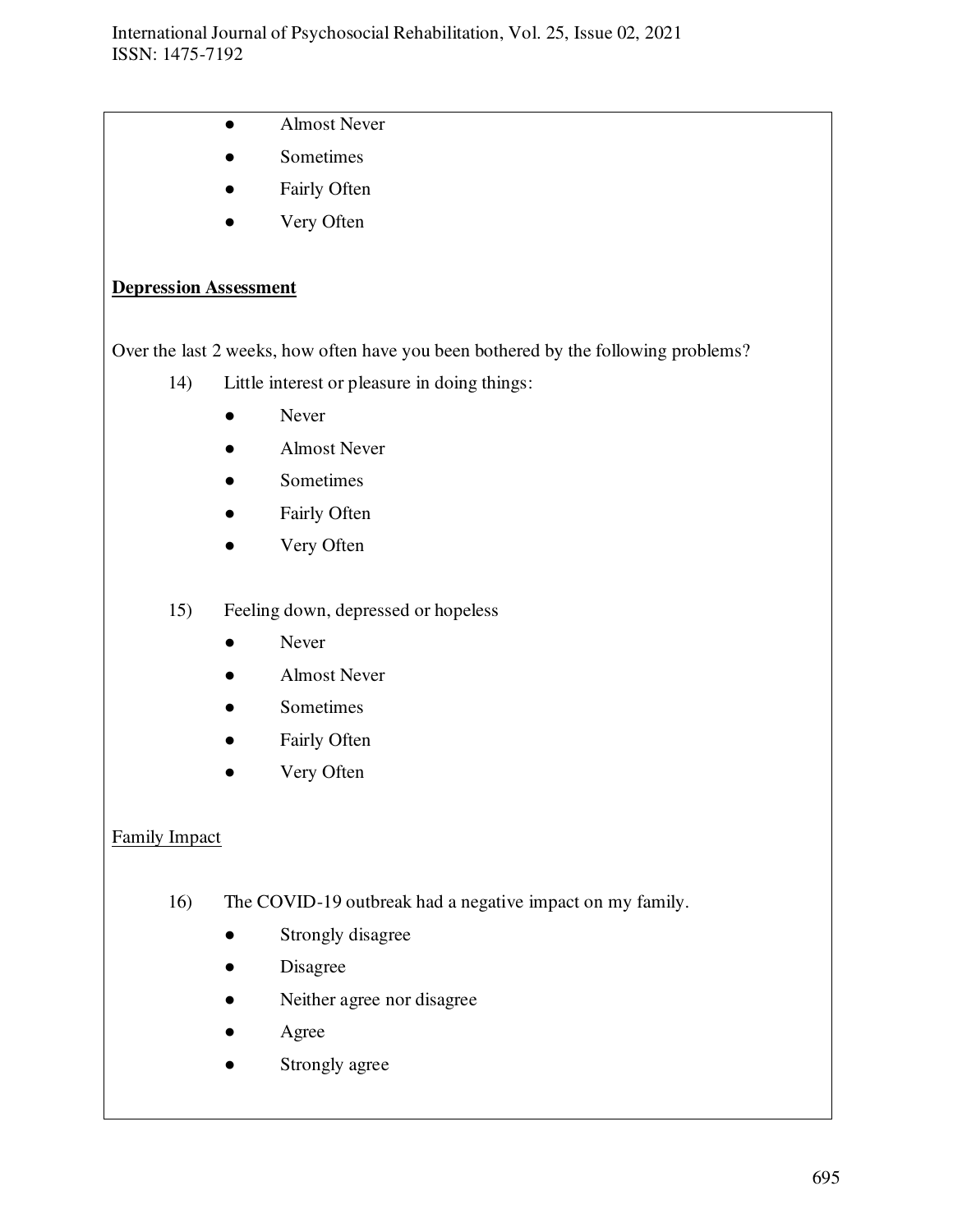# Physical Impact

17) My physical activities have decreased significantly since the COVID-19 pandemic.

- Strongly disagree
- Disagree
- Neither agree nor disagree
- Agree
- Strongly agree

# Spiritual Impact

18) My spiritual/religious rituals have been disrupted due to the COVID-19 pandemic.

- Strongly disagree
- Disagree
- Neither agree nor disagree
- Agree
- Strongly agree

# Financial Impact

- 19) Have your finances been impacted as a result of COVID-19 outbreak?
	- Yes
	- No

# Quality of life

- 20) How would you rate your current overall quality of life?
	- Excellent
	- Good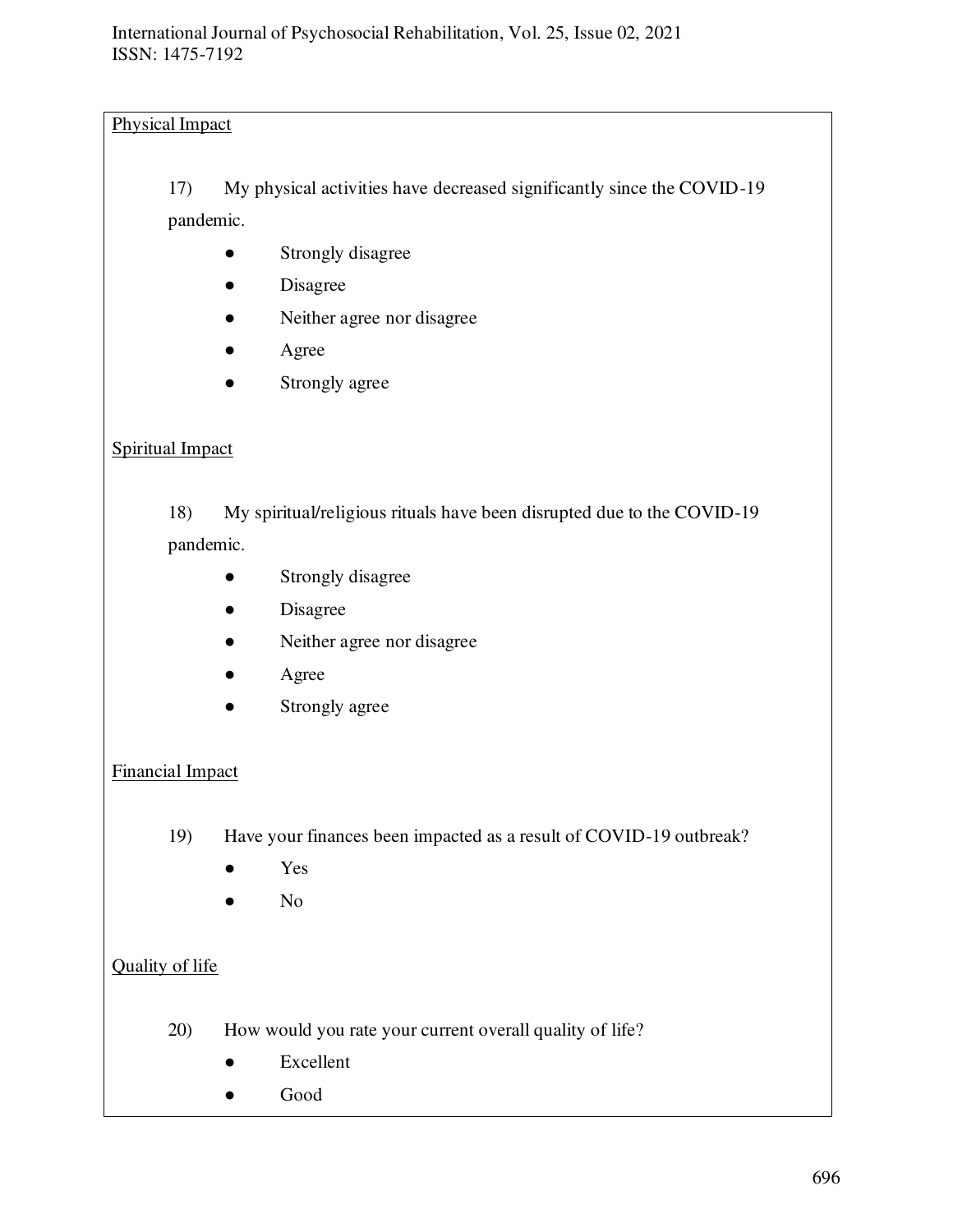- **•** Satisfactory
- Fair
- Poor
- 21) How would you rate your overall quality of life prior to COVID-19 outbreak?
	- Excellent
	- Good
	- Satisfactory
	- Fair
	- Poor

| Table 1. Demographic characteristics of the respondents |              |  |  |  |
|---------------------------------------------------------|--------------|--|--|--|
|                                                         |              |  |  |  |
| Characteristics                                         | $n(\%)$      |  |  |  |
| Race                                                    |              |  |  |  |
| Asian                                                   | $16(4.10\%)$ |  |  |  |
| <b>Black or African American</b>                        | 50 (12.82%)  |  |  |  |
| From Multiple Races                                     | $8(2.05\%)$  |  |  |  |
| Hispanic                                                | 10(2.56%)    |  |  |  |
| Unknown                                                 | $6(1.54\%)$  |  |  |  |
| White                                                   | 300 (76.92%) |  |  |  |
| <b>Clinical vs. Non-Clinical Role</b>                   |              |  |  |  |
| Clinical                                                | 251 (64.36%) |  |  |  |
| Non-Clinical                                            | 117 (30.0%)  |  |  |  |
| Unknown                                                 | $22(5.64\%)$ |  |  |  |
| <b>Direct Care with COVID-19 Patients</b>               |              |  |  |  |
| Yes                                                     | 209 (53.59%) |  |  |  |
| N <sub>o</sub>                                          | 181 (46.41%) |  |  |  |
| <b>Gender</b>                                           |              |  |  |  |
| Female                                                  | 307 (78.72%) |  |  |  |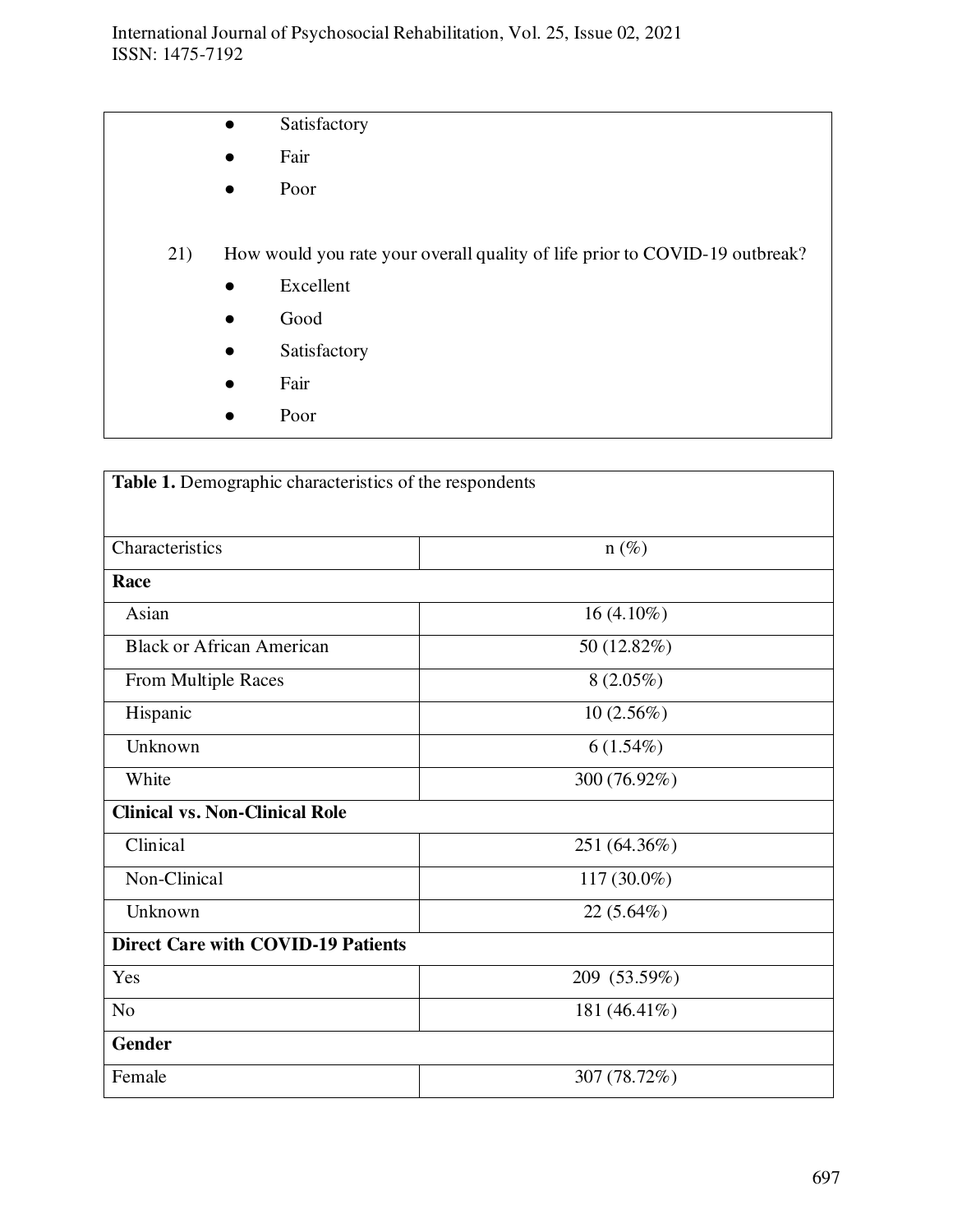| Male                           | 78 (20.00%)               |  |  |  |
|--------------------------------|---------------------------|--|--|--|
| Unknown                        | $5(1.28\%)$               |  |  |  |
| <b>Education Level</b>         |                           |  |  |  |
| Associate degree               | 104 (26.67%)              |  |  |  |
| Bachelor's degree              | 118 (30.26%)              |  |  |  |
| High school graduate           | $10(2.56\%)$              |  |  |  |
| Master's degree                | 42 (10.77)                |  |  |  |
| Other advanced degree beyond a | $6(1.54\%)$               |  |  |  |
| master's degree                |                           |  |  |  |
| Ph.D., or Medical degree       | 38 (9.74%)                |  |  |  |
| Some college                   | 53 (13.59%)               |  |  |  |
| Some postgraduate              | 19 (4.87%)                |  |  |  |
| Role in patient-care           |                           |  |  |  |
| Clinical                       | 251 (64.36%)              |  |  |  |
| Non-clinical                   | 117 (30.00%)              |  |  |  |
| Unknown                        | $22(5.64\%)$              |  |  |  |
| Age category                   |                           |  |  |  |
| Under 24 yrs.                  | $5(1.28\%)$               |  |  |  |
| 25-34 yrs.                     | $\overline{106}$ (27.18%) |  |  |  |
| 35-44 yrs.                     | 90 (23.08%)               |  |  |  |
| 45-54 yrs.                     | 82 (21.03%)               |  |  |  |
| 55-64 yrs.                     | 79 (20.26%)               |  |  |  |
| 65 or older                    | 14 (3.59%)                |  |  |  |
| Unknown                        | 14 (3.59%)                |  |  |  |

| Table 2. Multivariable logistic regression with outcome of likelihood depression |                   |         |           |           |  |
|----------------------------------------------------------------------------------|-------------------|---------|-----------|-----------|--|
|                                                                                  | <b>Odds Ratio</b> | P-Value | 95% CI LL | 95% CI UL |  |
| Direct Care with<br>COVID-19                                                     |                   |         |           |           |  |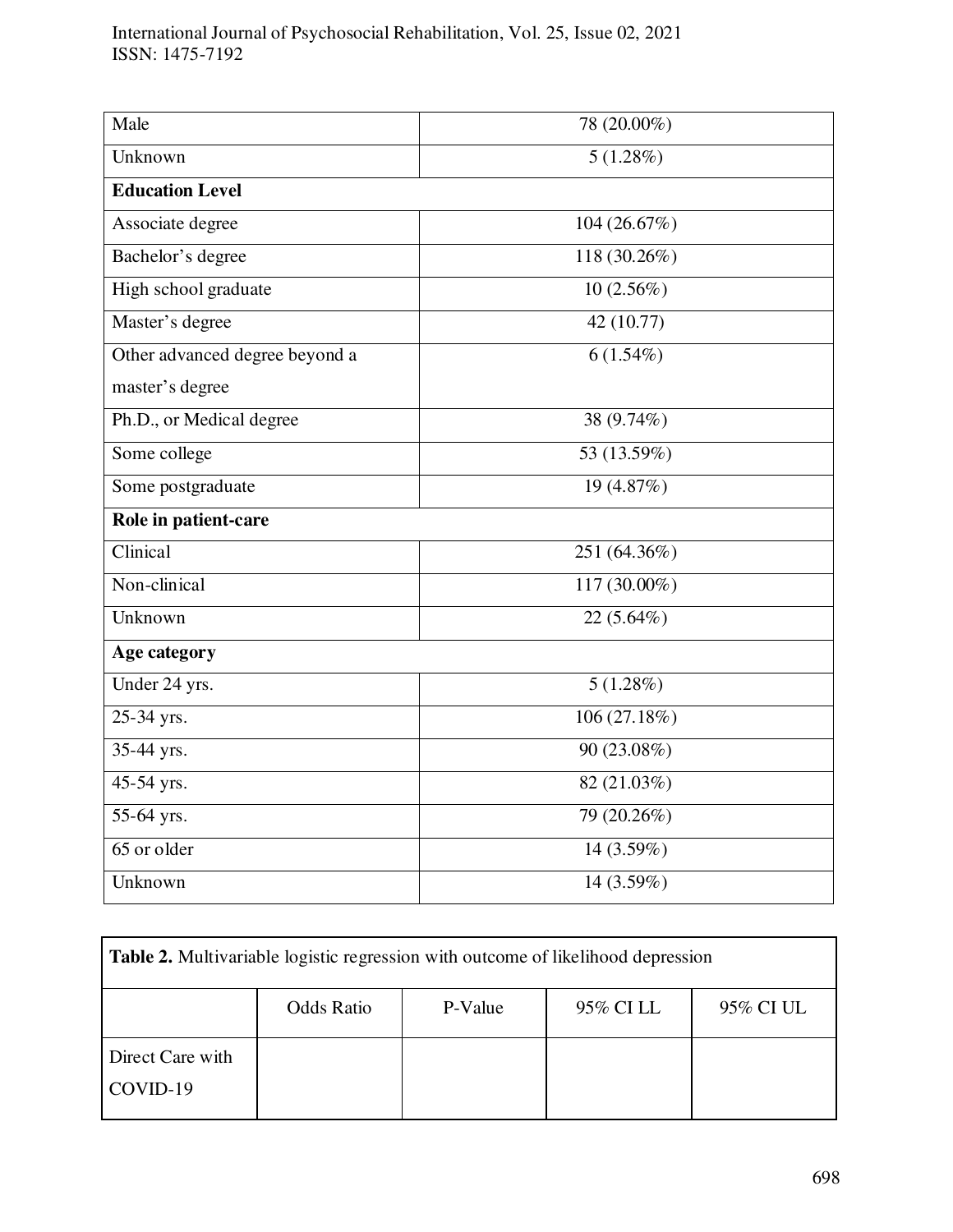| Patients<br>(Reference: No)                                |      |       |      |      |
|------------------------------------------------------------|------|-------|------|------|
| Yes                                                        | 1.74 | 0.030 | 1.06 | 2.86 |
| Physical Activity<br>(Reference:<br>Agree)                 |      |       |      |      |
| Disagree                                                   | .67  | 0.266 | .33  | 1.36 |
| Neither agree nor<br>disagree                              | 1.33 | 0.461 | .62  | 2.83 |
| Strongly agree                                             | 1.87 | 0.026 | 1.08 | 3.25 |
| Strongly disagree                                          | .41  | 0.057 | .17  | 1.02 |
| <b>Education</b> level<br>(Reference:<br>Associate degree) |      |       |      |      |
| Bachelor's degree                                          | .62  | 0.105 | .35  | 1.10 |
| High school<br>graduate                                    | .50  | 0.375 | .11  | 2.29 |
| Master's degree                                            | .56  | 0.151 | .26  | 1.24 |
| Other advanced<br>degree beyond a<br>master's degree       | .55  | 0.522 | .09  | 3.38 |
| Ph.D., or Medical<br>degree                                | .23  | 0.003 | .09  | .60  |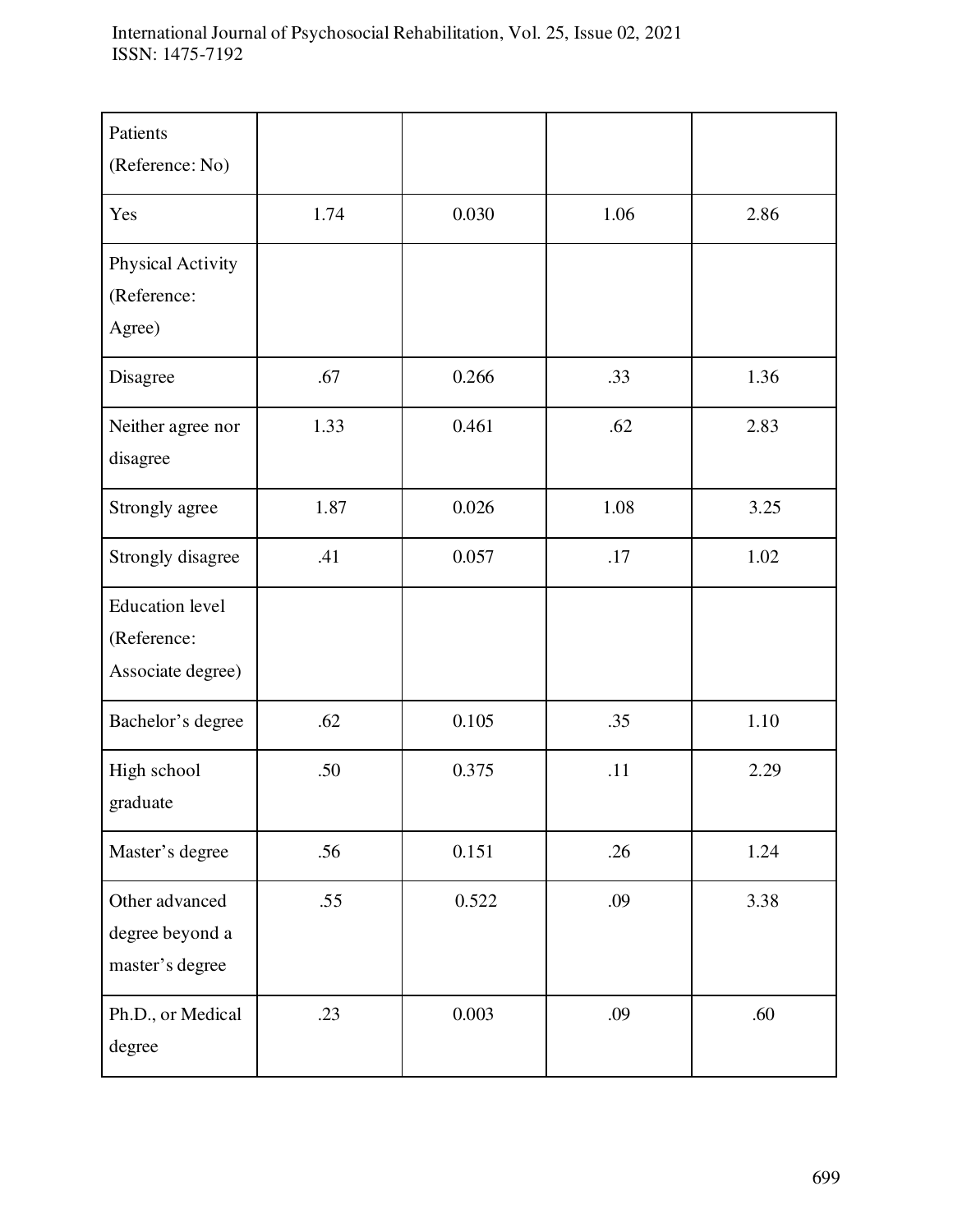| Some college                                      | .90  | 0.788 | .43 | 1.89 |
|---------------------------------------------------|------|-------|-----|------|
| Some<br>postgraduate                              | .86  | 0.780 | .30 | 2.47 |
| Family Impact<br>(Reference:<br>Agree)            |      |       |     |      |
| Disagree                                          | .60  | 0.272 | .25 | 1.49 |
| Neither agree nor<br>disagree                     | .64  | 0.131 | .35 | 1.14 |
| Strongly agree                                    | 1.71 | 0.072 | .95 | 3.05 |
| Strongly disagree                                 | .28  | 0.073 | .07 | 1.13 |
| Role in patient-<br>care (Reference:<br>Clinical) |      |       |     |      |
| Non-clinical                                      | 1.28 | 0.409 | .72 | 2.28 |
| Unknown                                           | 1.99 | 0.180 | .73 | 5.42 |

| Table 3. Multivariable logistic regression with the outcome of stress |                   |         |           |           |  |
|-----------------------------------------------------------------------|-------------------|---------|-----------|-----------|--|
|                                                                       | <b>Odds Ratio</b> | P-Value | 95% CI LL | 95% CI UL |  |
| Direct Care with                                                      |                   |         |           |           |  |
| COVID-19                                                              |                   |         |           |           |  |
| Patients                                                              |                   |         |           |           |  |
| (Reference: No)                                                       |                   |         |           |           |  |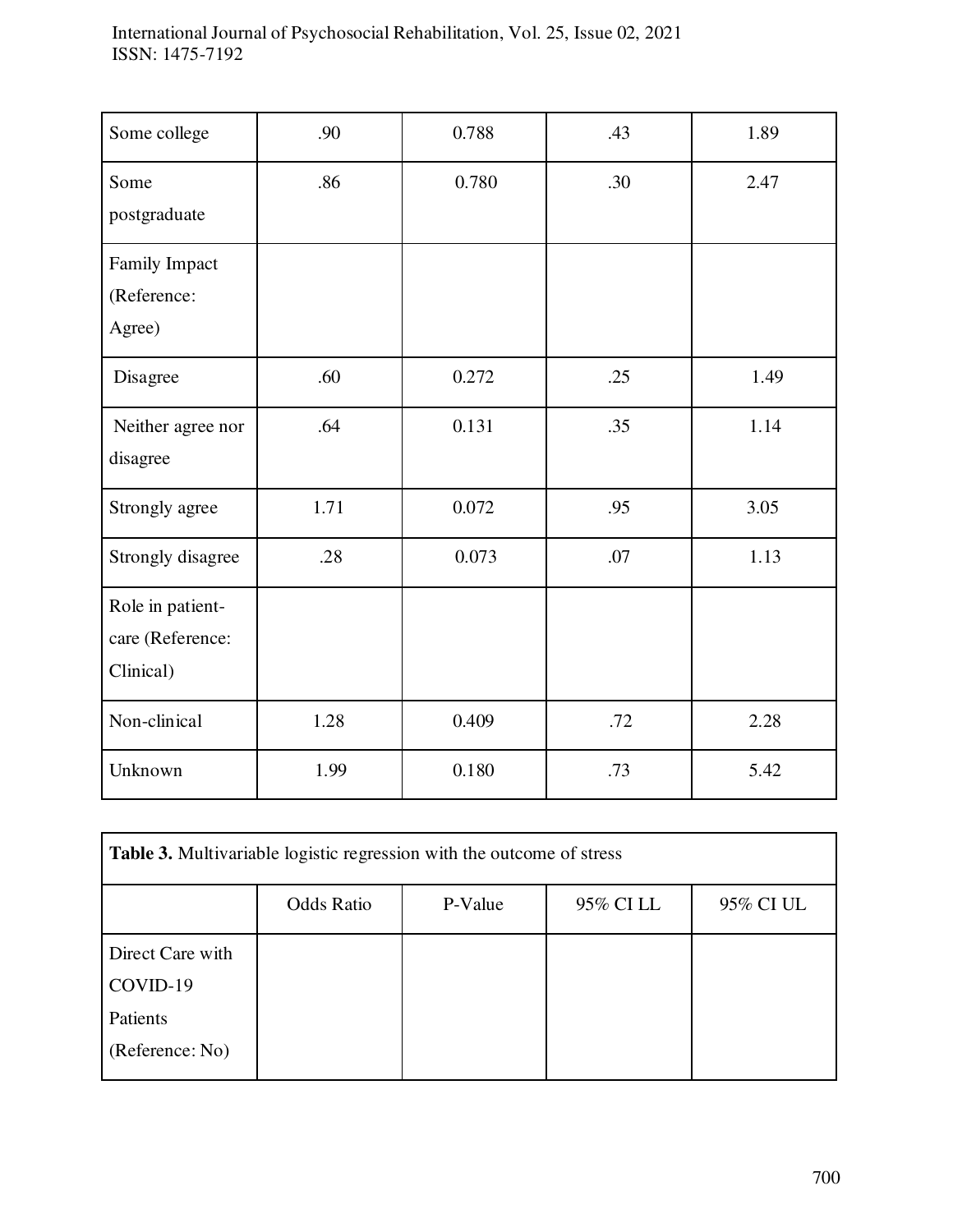| Yes                                                        | 1.14 | 0.625   | .68  | 1.92 |
|------------------------------------------------------------|------|---------|------|------|
| <b>Education</b> level<br>(Reference:<br>Associate degree) |      |         |      |      |
| Bachelor's degree                                          | .92  | 0.808   | .49  | 1.75 |
| High school<br>graduate                                    | 1.22 | 0.824   | .21  | 7.02 |
| Master's degree                                            | .49  | 0.139   | .19  | 1.26 |
| Other advanced<br>degree beyond a<br>master's degree       | 1.21 | 0.854   | .16  | 9.11 |
| Ph.D., or Medical<br>degree                                | .77  | 0.589   | .30  | 1.99 |
| Some college                                               | 1.39 | 0.423   | .62  | 3.08 |
| Some<br>postgraduate                                       | .46  | 0.299   | .11  | 1.99 |
| Family Impact<br>(Reference:<br>Agree)                     |      |         |      |      |
| Disagree                                                   | .42  | 0.151   | .13  | 1.37 |
| Neither agree nor<br>disagree                              | .72  | 0.333   | .37  | 1.40 |
| Strongly agree                                             | 3.38 | < 0.001 | 1.77 | 6.47 |